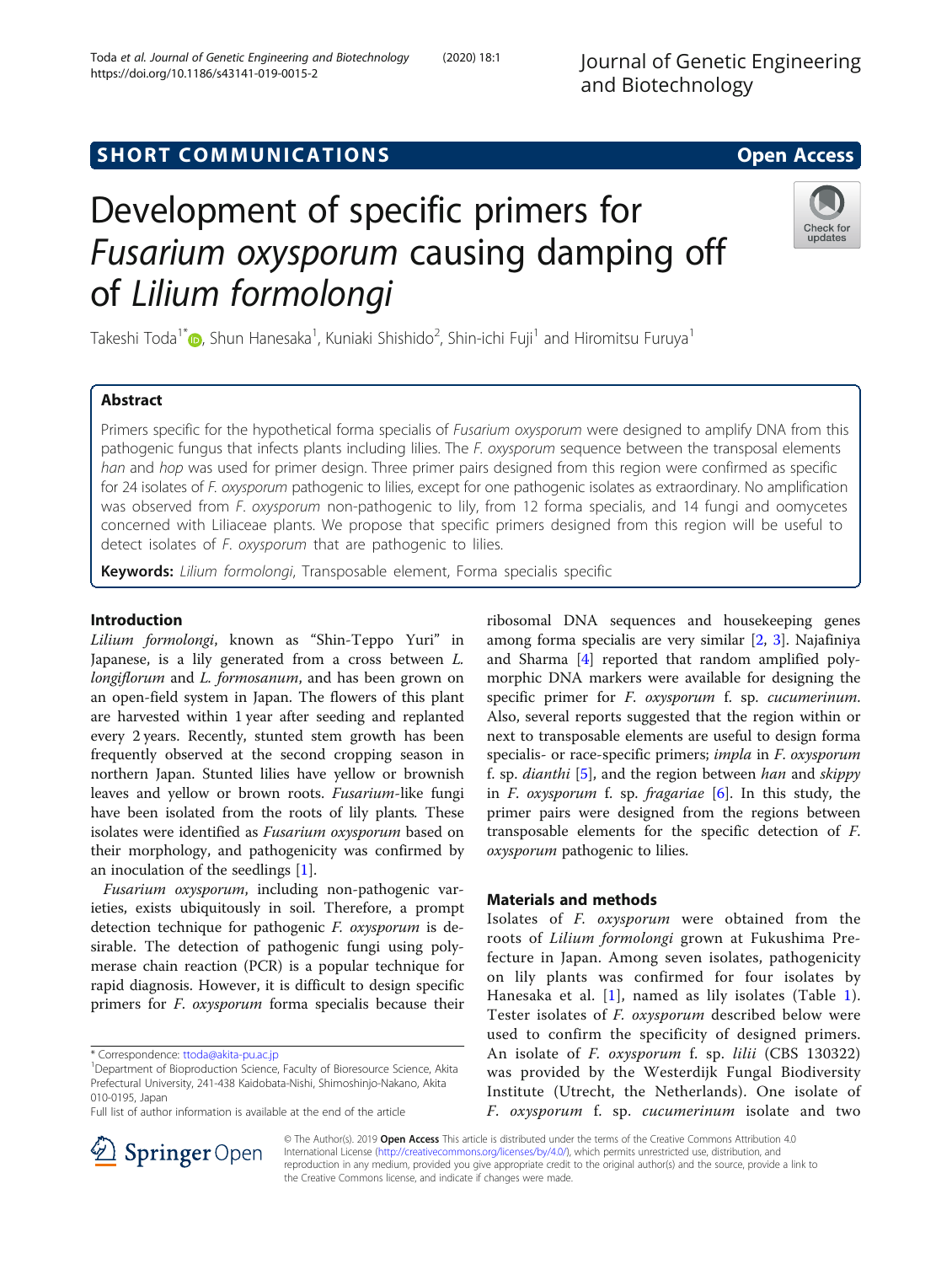| Isolate | Pathogenicity            | Host   | Origin           | Designed primer pairs    |                          |                          |                          |                          |                          |  |  |
|---------|--------------------------|--------|------------------|--------------------------|--------------------------|--------------------------|--------------------------|--------------------------|--------------------------|--|--|
| no.     | to lily                  | plants |                  | $F1/R1^{2)}$             | F1/R2                    | F2/R1                    | F2/R2                    | F3/R1                    | F3/R2                    |  |  |
| $A1-4$  | $+\overline{1)}$         | Lily   | Fukushima, Japan | $+\overline{3)}$         | $\ddot{}$                | $^{+}$                   | $\pm$                    | $\! +$                   | $^{+}$                   |  |  |
| $A2-4$  | $^{+}$                   | Lily   | Fukushima, Japan | $\boldsymbol{+}$         | $^{+}$                   | $\boldsymbol{+}$         | $\pm$                    | $\! +$                   | $^{+}$                   |  |  |
| $A2-5$  | $^{+}$                   | Lily   | Fukushima, Japan | $^{+}$                   | $^{+}$                   | $^{+}$                   | $\pm$                    | $^{+}$                   | $^{+}$                   |  |  |
| $D2-1$  | $^{+}$                   | Lily   | Fukushima, Japan | $^{+}$                   | $^{+}$                   | $^{+}$                   | $\pm$                    | $^{+}$                   | $\! + \!$                |  |  |
| $A2-3$  | $\overline{\phantom{0}}$ | Lily   | Fukushima, Japan | ÷                        | $\overline{\phantom{0}}$ | $\equiv$                 | $\equiv$                 | $\equiv$                 |                          |  |  |
| $D1-1$  | L,                       | Lily   | Fukushima, Japan | ÷                        | $\overline{\phantom{0}}$ | $\equiv$                 | $\overline{\phantom{0}}$ |                          | $\overline{\phantom{0}}$ |  |  |
| $D2-4$  |                          | Lily   | Fukushima, Japan | $\overline{a}$           | $\overline{a}$           | $\equiv$                 | $\equiv$                 | $\equiv$                 | $\equiv$                 |  |  |
| Ff-3    | $\! + \!$                | Lily   | Fukushima, Japan | $\pm$                    | <b>NT</b>                | $\pm$                    | NT                       | $\! + \!$                | NT                       |  |  |
| Ff-9    | $^{+}$                   | Lily   | Fukushima, Japan | $\! + \!$                | <b>NT</b>                |                          | NT                       | $^{+}$                   | NT                       |  |  |
| Ff-10   | $^{+}$                   | Lily   | Fukushima, Japan | $^+$                     | <b>NT</b>                | $\! + \!$                | NT                       | $^{+}$                   | NT                       |  |  |
| $Ff-13$ | $^{+}$                   | Lily   | Fukushima, Japan | $^+$                     | NT                       | $+$                      | NT                       | $\ddot{}$                | NT                       |  |  |
| Ff-18   | $\! + \!$                | Lily   | Fukushima, Japan | $\pm$                    | NT                       | $\pm$                    | NT                       | $^{+}$                   | NT                       |  |  |
| $Ff-24$ | $^{+}$                   | Lily   | Fukushima, Japan | $\! + \!$                | NT                       |                          | NT                       | $\ddot{}$                | NT                       |  |  |
| Ff-31   | $^{+}$                   | Lily   | Fukushima, Japan | $\pm$                    | NT                       | $\pm$                    | NT                       | $^{+}$                   | NT                       |  |  |
| Ff-33   | $^{+}$                   | Lily   | Fukushima, Japan | $\pm$                    | NT                       | $\pm$                    | NT                       | $^{+}$                   | NT                       |  |  |
| Fc-58   | $^{+}$                   | Lily   | Fukushima, Japan | $+$                      | <b>NT</b>                | $\pm$                    | <b>NT</b>                | $^{+}$                   | NT                       |  |  |
| Fc-59   | $^{+}$                   | Lily   | Fukushima, Japan | $^+$                     | <b>NT</b>                | $\pm$                    | <b>NT</b>                | $^{+}$                   | NT                       |  |  |
| Fc-61   | $^{+}$                   | Lily   | Fukushima, Japan | $^+$                     | <b>NT</b>                | $\pm$                    | NT                       | $+$                      | NT                       |  |  |
| Fc-62   | $\! + \!$                | Lily   | Fukushima, Japan | $^+$                     | <b>NT</b>                | $\pm$                    | NT                       | $\! +$                   | NT                       |  |  |
| Fc-65   | $\! + \!$                | Lily   | Fukushima, Japan | $^+$                     | <b>NT</b>                | $\boldsymbol{+}$         | NT                       | $\! +$                   | NT                       |  |  |
| Fc-66   | $\! + \!$                | Lily   | Fukushima, Japan | $\pm$                    | <b>NT</b>                | $\pm$                    | NT                       | $\! + \!\!\!\!$          | NT                       |  |  |
| Fc-69   | $^{+}$                   | Lily   | Fukushima, Japan | $\! + \!$                | NT                       | $\pm$                    | NT                       | $^{+}$                   | NT                       |  |  |
| Fc-70   | $^{+}$                   | Lily   | Fukushima, Japan | $^+$                     | NT                       | $\pm$                    | NT                       | $^{+}$                   | NT                       |  |  |
| Fc-72   | $\! + \!$                | Lily   | Fukushima, Japan | $^+$                     | NT                       | $\pm$                    | NT                       | $\ddot{}$                | NT                       |  |  |
| Fc-74   | $\! + \!$                | Lily   | Fukushima, Japan | $\! + \!\!\!\!$          | <b>NT</b>                | $\pm$                    | <b>NT</b>                | $^{+}$                   | NT                       |  |  |
| Fc-77   | $\! +$                   | Lily   | Fukushima, Japan | $\! + \!\!\!\!$          | <b>NT</b>                | $\! + \!$                | NT                       | $^{+}$                   | NT                       |  |  |
| Fc-78   | $^{+}$                   | Lily   | Fukushima, Japan | $+$                      | <b>NT</b>                | $\! + \!$                | <b>NT</b>                | $\! + \!$                | NT                       |  |  |
| $Ff-4$  | $\overline{\phantom{0}}$ | Lily   | Fukushima, Japan | $\qquad \qquad -$        | <b>NT</b>                |                          | NT                       | $\qquad \qquad -$        | NT                       |  |  |
| $Ff-4$  | $\equiv$                 | Lily   | Fukushima, Japan | $\qquad \qquad -$        | NT                       | $\overline{\phantom{0}}$ | <b>NT</b>                | $\equiv$                 | NT                       |  |  |
| Ff-3    | $\overline{\phantom{0}}$ | Lily   | Fukushima, Japan | $\overline{\phantom{0}}$ | <b>NT</b>                | $\equiv$                 | <b>NT</b>                | $\equiv$                 | NT                       |  |  |
| Ff-7    | $\overline{a}$           | Lily   | Fukushima, Japan | $\overline{a}$           | <b>NT</b>                | $\equiv$                 | NT                       | ÷                        | NT                       |  |  |
| Ff-8    | $\overline{a}$           | Lily   | Fukushima, Japan | $\overline{\phantom{0}}$ | <b>NT</b>                | $\overline{\phantom{m}}$ | NT                       | $\equiv$                 | NT                       |  |  |
| Ff-11   | L.                       | Lily   | Fukushima, Japan |                          | <b>NT</b>                |                          | NT                       | $\equiv$                 | NT                       |  |  |
| $Ff-12$ |                          | Lily   | Fukushima, Japan |                          | NT                       |                          | <b>NT</b>                |                          | NT                       |  |  |
| Ff-16   | $^{+}$                   | Lily   | Fukushima, Japan | $\overline{\phantom{0}}$ | NT                       | $\overline{\phantom{0}}$ | NT                       | $\overline{\phantom{0}}$ | NT                       |  |  |

<span id="page-1-0"></span>Table 1 Isolates of Fusarium oxysporum obtained from lily used in this study and amplifications by different primer pairs

<sup>1)</sup> Pathogenicity to lilies was shown by Hanesaka et al. (2014); +: virulent to lily; -: non-virulent; NT not tested <sup>2)</sup> Pairs of Lhs-F1, -F2, -F3, -R1, and -R2 are listed<br><sup>2)</sup> Pairs of Lhs-F1, -F2, -F3, -R1, and -R2 ar

isolates of F. oxysporum f. sp. fragariae were obtained in Japan. F. oxysporum f. sp. lycopersici race 1, f. sp. lycopersici race 2, f. sp. melonis, f. sp. tulipae, f. sp. gladioli, f. sp. asparagi, f. sp. radicis-lycopersici, f. sp. raphani, f. sp. spinaciae, f. sp. dianthi, and f. sp. rapae were provided by the Genebank Project of the National Agriculture and Food Research Organization in Tsukuba, Japan (Table [2](#page-2-0)). Additionally, 14 isolates of soilborne fungi and oomycetes, reported as pathogenic to lily or possibly concerned with Liliaceae plants, were used for confirming the primers' specificity (Tables 1 and [2](#page-2-0)).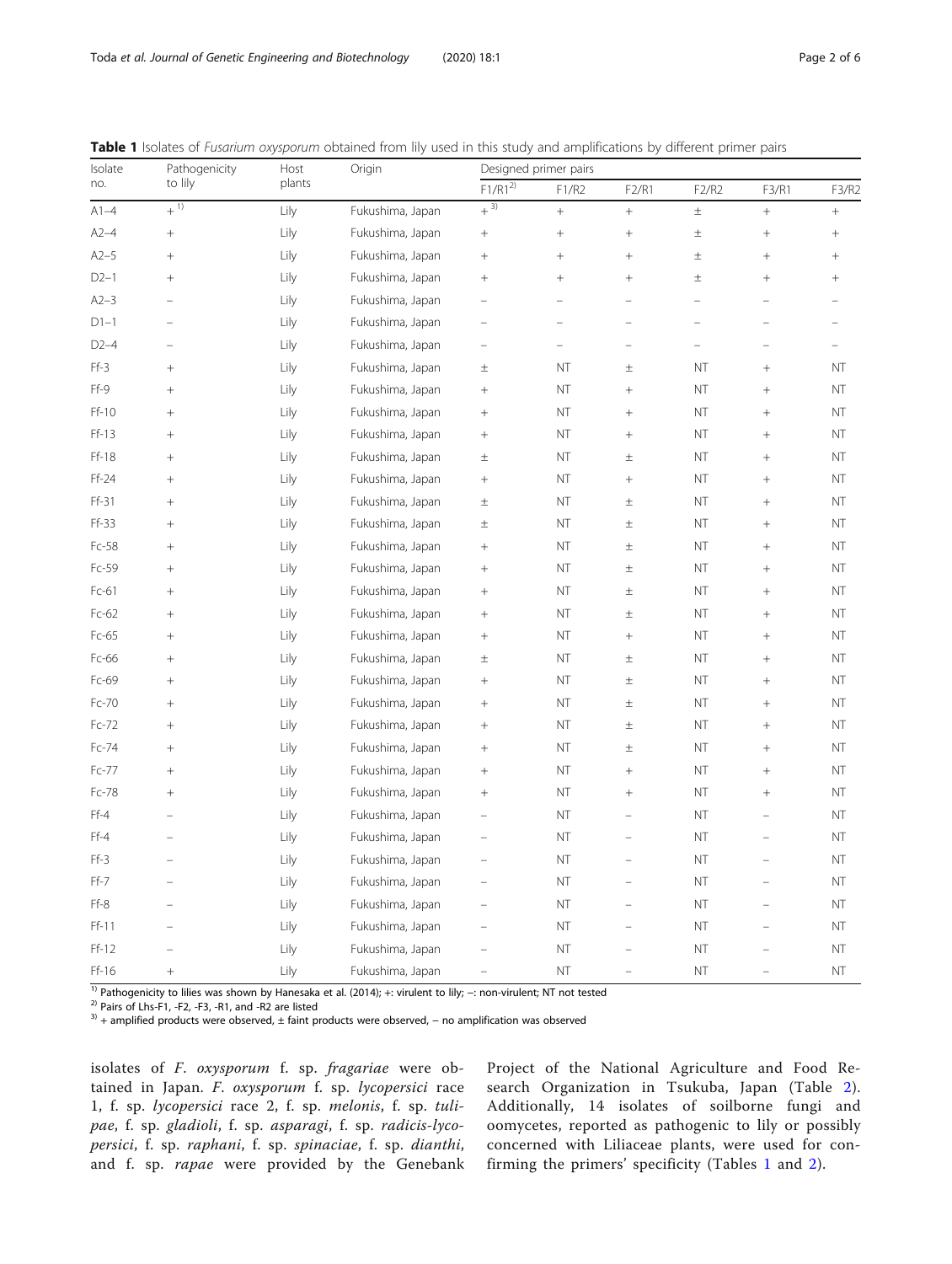<span id="page-2-0"></span>

|       | Table 2 Isolates of Fusarium oxysporum, soilborne fungi, and oomycetes used in this study and amplifications by different primer |  |  |  |  |  |  |
|-------|----------------------------------------------------------------------------------------------------------------------------------|--|--|--|--|--|--|
| pairs |                                                                                                                                  |  |  |  |  |  |  |

| Species of isolates                            | Host plants      | Origin        | Others                   | Designed primer pairs |        |        |                          |        |        |
|------------------------------------------------|------------------|---------------|--------------------------|-----------------------|--------|--------|--------------------------|--------|--------|
|                                                |                  |               |                          | $F1/R1^{2}$           | F1/R2  | F2/R1  | F2/R2                    | F3/R1  | F3/R2  |
| F. oxysporum f.sp. lilii                       | Lily             | Netherlands   | CBS 130322 <sup>1)</sup> | $+{}^{3)}$            | $^{+}$ | $^{+}$ | $\overline{\phantom{0}}$ | $^{+}$ | $^{+}$ |
| Gladiolus<br>F. oxysporum f.sp. gladioli       |                  | Japan         | MAFF305610               |                       |        |        |                          |        |        |
| F. oxysporum f.sp. tulipae                     | Tulip            | Japan         | MAFF235105               |                       |        |        |                          |        |        |
| F. oxysporum f.sp. cucumerinum                 | Cucumber         | Aomori, Japan | $\overline{\phantom{0}}$ |                       |        |        |                          |        |        |
| F. oxysporum f.sp. lycopersici r.1             | Tomato           | Japan         | MAFF103037               |                       |        |        |                          |        |        |
| F. oxysporum f. sp. lycopersici r.2            | Tomato           | Japan         | MAFF238899               |                       |        |        |                          |        |        |
| F. oxysporum f.sp. melonis                     | Melon            | Japan         | MAFF239211               |                       |        |        |                          |        |        |
| F. oxysporum f.sp. melonis                     | Melon            | Japan         | MAFF305544               |                       |        |        |                          |        |        |
| F. oxysporum f.sp. fragariae                   | Strawberry       | Akita, Japan  | No. 1                    |                       |        |        |                          |        |        |
| F. oxysporum f.sp. fragariae                   | Strawberry       | Akita, Japan  | No. 2                    |                       |        |        |                          |        |        |
| Fusarium oxysporum f. sp. radicis-lycopersici  | Tomato           | Japan         | MAFF103044               |                       |        |        |                          |        |        |
| Fusarium oxysporum f. sp. raphani              | Radish           | Japan         | MAFF103057               |                       |        |        |                          |        |        |
| Fusarium oxysporum f. sp. spinaciae            | Spinach          | Japan         | MAFF103059               |                       |        |        |                          |        |        |
| Fusarium oxysporum f. sp. dianthi<br>Carnation |                  | Japan         | MAFF103072               |                       |        |        |                          |        |        |
| Fusarium oxysporum f. sp. rapae<br>Turnip leaf |                  | Japan         | MAFF240321               |                       |        |        |                          |        |        |
| Botrytis tulipae                               | Tulip            | Japan         | MAFF245223               |                       |        |        |                          |        |        |
| Botrytis sp.                                   | Korean ginseng   | Japan         |                          |                       |        |        |                          |        |        |
| Rhizopus stolonifer                            | Pandanus sp.     | Japan         | MAFF238790               |                       |        |        |                          |        |        |
| Cylindrocarpon destructans                     | Strawberry       | Japan         | MAFF306591               |                       |        |        |                          |        |        |
| Penicillium sp.                                | Ornithogalum sp. | Japan         |                          |                       |        |        |                          |        |        |
| Rhizoctonia solani AG-4                        | Unknown          | Japan         |                          |                       |        |        |                          |        |        |
| Sclerotium rolfsii                             | Tomato           | Japan         |                          |                       |        |        |                          |        |        |
| Calonectoria ilicicola                         | Soybean          | Japan         |                          |                       |        |        |                          |        |        |
| Verticillium dahliae                           | Egg plant        | Japan         |                          |                       |        |        |                          |        |        |
| Phytophthora nicotianae                        | Chinese chive    | Japan         | MAFF238148               |                       |        |        |                          |        |        |
| Phytophthora cactorum                          | Strawberry       | <b>USA</b>    | MAFF306274               |                       |        |        |                          |        |        |
| Soybean<br>Phytophthora sojae                  |                  | Japan         | MAFF235802               |                       |        |        |                          |        |        |
| Pythium dissotocum                             | Rice             | Japan         |                          |                       |        |        |                          |        |        |
| Pythium spinosum                               | Cucumber         | Japan         |                          |                       |        |        |                          |        |        |

<sup>1)</sup>CBS: isolate was provided from Westerdijk Fungal Biodiversity Institute (previously Centraalbureau voor Schimmelcultures, the Netherlands). MAFF isolates were provided from the Genebank of the National Agriculture and Food Research Organization (Tsukuba, Japan)

 $^{2)}$ Pairs of Lhs-F1, -F2, -F3, -R1, and -R2 are listed

 $3$ <sup>1</sup>+ amplified products were observed,  $\pm$  faint products were observed, – no amplification was observed

Isolates were incubated on potato dextrose agar medium at 25 °C for 3 days in the dark, and then transferred onto potato dextrose broth (PDB) for another 3 days. Mycelia were harvested by filtration, washed with sterile distilled water, blotted dry, and transferred into 2 ml tube. Mycelia in the tubes were ground with metal bar by a bubble crasher (Taitech Co., Ltd., Japan). DNA was extracted based on the PEX method [[7\]](#page-5-0).

PCR was used to amplify five transposons, han, hop, impla, hornet, and skippy, using primers hanF/R, hopF/ R, implaF/R, hornetF/R, and skippyF/R, and the region between two transposable elements using primer pairs hanFC/RC, hopFC/RC, implaFC/RC, hornetFC/RC, and skippyFC/RC designed by Suga et al. [[6\]](#page-5-0). PCR amplification was carried out using 1 ng of DNA in a 20 μl reaction mixture with 200 μM each of dNTP,  $1$  μM of the primer pairs, 1× PCR buffer, and 0.5 U AmpliTaq Gold (Applied Biosystems, Foster City, CA). Amplification using the DNA Thermal Cycler (ParkinElmer, Waltham, MA, USA) was done for 1 cycle of 10 min at 95 °C, followed by 35 cycles of 95 °C for 1 min, 55 °C for 1 min, and 72 °C for 3 min, with a final 10 min at 72 °C. Amplification was observed by electrophoresis on 2% agarose gels in Tris-acetate EDTA buffer. The agarose gels were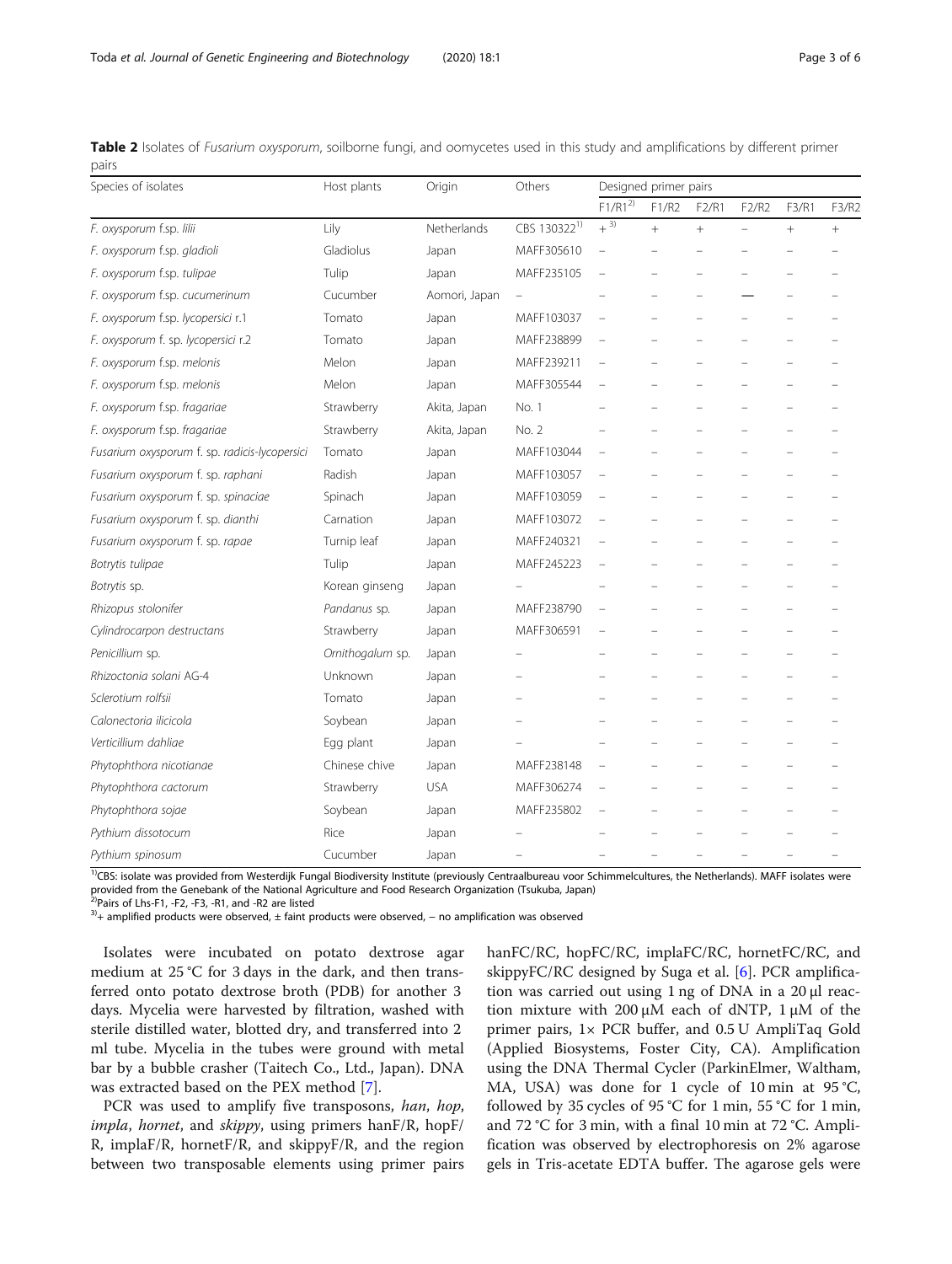stained with ethidium bromide (10 mg/ml) and visualized under UV transillumination. The success of PCR was confirmed by the presence or absence of fragments from the DNA of F. oxysporum.

Amplified products from lily isolates were selected when the size of fragments was distinguished from other isolates, and used for sequencing reactions using a Big-Dye Terminator kit and a 3700XL Genetic Analyzer (Applied Biosystems). The sequences amplified by these products were used to design the primers, and PCR with designed primers was used to confirm the specificity for lily isolates.

Pathogenicity test of lily seedlings was done using an additional 27 isolates obtained from lily roots (Table [1](#page-1-0)). The mycelia of 27 isolates grown on PDB were collected and adjusted as 2.5 g. Mycelia were homogenized with 100 ml of sterilized distilled water, mixed with 450 g of soil (Super mix A, Sakata, Japan), and placed into pots. Five lily seedlings grown for 8 weeks (Murakami seed, Ibaragi, Japan) were planted in each pot containing infested soil, and an additional five lily seedlings for control were also planted in non-infested soil. These pots were incubated at 22–27 °C for 4 weeks. When two to five lily seedlings were dead or showed stunting with yellow leaves, isolates inoculated into that pot were considered pathogenic to lilies. When no stunting was observed or only one seedling was stunted, isolates were considered not pathogenic. These isolates were also used for PCR with designed primers.

## Results and discussion

A single 550 bp product was amplified from some lily isolates using primer pair hopRC/hanFC (TTATTC GCACGACCGGTGGTG/ GAACCCTCCAACATTCAA CA), and a product with 550 bp was not amplified from non-pathogenic or other isolates of *F. oxysporum* (Fig. 1). DNA sequence of this product from isolate A2–1 was deposited in Genebank (accession no. LC387464). This sequence was not matched with any sequences based on blastn suit search in National Center for Biotechnology Information. Several PCR products by other primers were amplified from lily isolates, but the sizes were not distinguished from other F. oxysporum. In addition, there were no useful sequences in five transposons between lily isolates and other tester F. oxysporum.

Five regions within the sequence amplified by primer pair hopRC/hanFC were used to design the primers. Three regions, Lhs-F1 (TTGAGACTTTGGGGAGGG AGATTT), -F2 (GCTTTGGACTTGAGACTTTGGGG A), and -F3 (CTGCCTTGACTATCTCTAA GCTTT), were used for forward primers, while Lhs-R1 (GTAGCC TACAGCTATCT AT) and -R2 (TCTACCAAATCTAT CTACA) were for reverse primers. The primer pairs Lhs-F1/R1, F1/R2, F2/R1, F2/R2, and F3/R1 amplified single products with approximately 350 bp from lily iso-lates and F. oxysporum f. sp. lilii (CBS 1303[2](#page-4-0)2) (Fig. 2 and Table [1](#page-1-0)), while no products were obtained from other isolates (Tables [1](#page-1-0) and [2\)](#page-2-0).

Pathogenicity test resulted that 21 isolates among 28 additional isolates were confirmed as pathogenic, and reisolation was confirmed from the roots of grown lily. Amplification by primer pairs Lhs-F1/R1, F2/R1, and F3/R1 was obtained from the 20 isolates (Table [2](#page-2-0)). From these, three primer pairs detected about 95% of F. oxysporum pathogenic to lily. Pathogenic isolate Ef16 would not be lily isolate; however, it was low frequency as less than 5%. Although these primers are still imperfect for preliminary identification of pathogenic F. oxysporum, inoculation test indicated that these primer pairs can consistently amplify the fragments of pathogenic isolates. Therefore, these primer pairs are useful for quick diagnosis of this soilborne lily disease or monitoring the pathogens in commercial

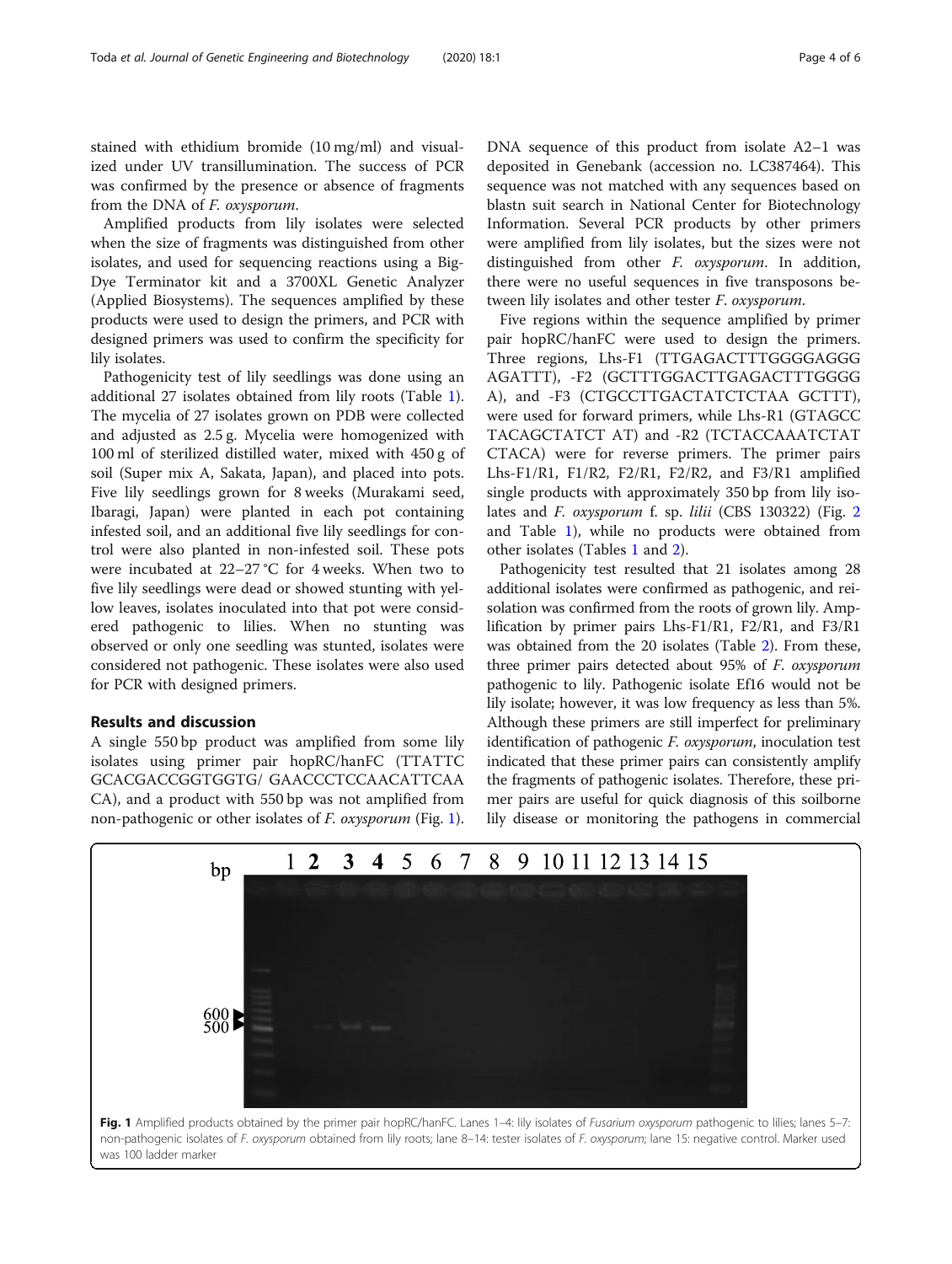<span id="page-4-0"></span>

fields, as it is difficult and time-consuming to identify or specify the pathogens in the soil.

Pathogenicity to lilies has been observed from *F. oxy*-sporum f. sp. lilii, f. sp. gladioli, and f. sp. tulipae [\[8\]](#page-5-0). We herein observed amplification by three primer pairs from tester F. oxysporum f. sp. lilii, but not from f. sp. gladioli or f. sp. tulipae. Baayen et al.  $[8]$  $[8]$  $[8]$  reported that tester isolate CBS130322 of F. oxysporum f. sp. lilii was not pathogenic in their experiment and that this isolate was different Vegetative Compatibility Group (VCG) from other F. oxysporum f. sp. lilii. It is possible that this isolate would reduce the pathogenicity to lily by long-time incubation, and that several different VCGs were categorized into the same forma specialis within  $F$ . oxysporum [[8](#page-5-0)]. We therefore suggest that F. oxysporum lily isolates obtained from lilies grown in Japan would be close to  $F$ . oxysporum f. sp. lilii.

In summary, because transposable elements exist randomly in the genome of *F. oxysporum*, we considered that several of these or related regions would be unique to forma speciales. Therefore, we designed primers specific for the hypothetical forma specialis of F. oxysporum that is pathogenic to lilies following the methodology of [[6\]](#page-5-0). Specific primers were identified in the sequence between the two transposable elements han and hop, and the specificity of three primer pairs was confirmed using F. oxysporum lily isolates causing stunting of lily seedlings (Table [2](#page-2-0)). These primer combinations will be useful for the direct detection of amplified fragments obtained from pathogenic F. oxysporum in lily roots, although future studies should confirm the possibility of quick detection. Additionally, these primers will help to clarify whether isolates of *F. oxysporum* obtained from lily roots or the soil are pathogenic to lilies.

#### Abbreviations

F. oxysporum: Fusarium oxysporum; f. sp.: Forma specialis; PCR: Polymerase chain reaction; DNA: Deoxyribonucleic acid; CBS: Westerdijk Fungal Biodiversity Institute (previously Centraalbureau voor Schimmelcultures, the Netherlands); MAFF: Isolates provided from the Genebank of the National Agriculture and Food Research Organization (Tsukuba, Japan); PDB: Potato dextrose broth; VCG: Vegetative compatibility group

#### Acknowledgements

We thank Sarah Williams, PhD, from Edanz Group ([www.edanzediting.com](http://www.edanzediting.com)) for editing a draft of this manuscript.

#### Authors' contributions

TT and SH designed the primers and analyzed the specificity of primers for lily isolates. KS examined the pathogenicity test. All authors read approved the manuscript.

#### Funding

This manuscript was not supported by the funding.

#### Availability of data and materials

All data generated or analyzed during this study are included in this published article.

#### Ethics approval and consent to participate

Not applicable.

#### Consent for publication

Not applicable.

#### Competing interests

The authors declare that they have no competing interests.

#### Author details

<sup>1</sup>Department of Bioproduction Science, Faculty of Bioresource Science, Akita Prefectural University, 241-438 Kaidobata-Nishi, Shimoshinjo-Nakano, Akita 010-0195, Japan. <sup>2</sup>Fukushima Prefecture Office, 2-16 Sugitsuma-cho Fukushima 960-8670, Japan.